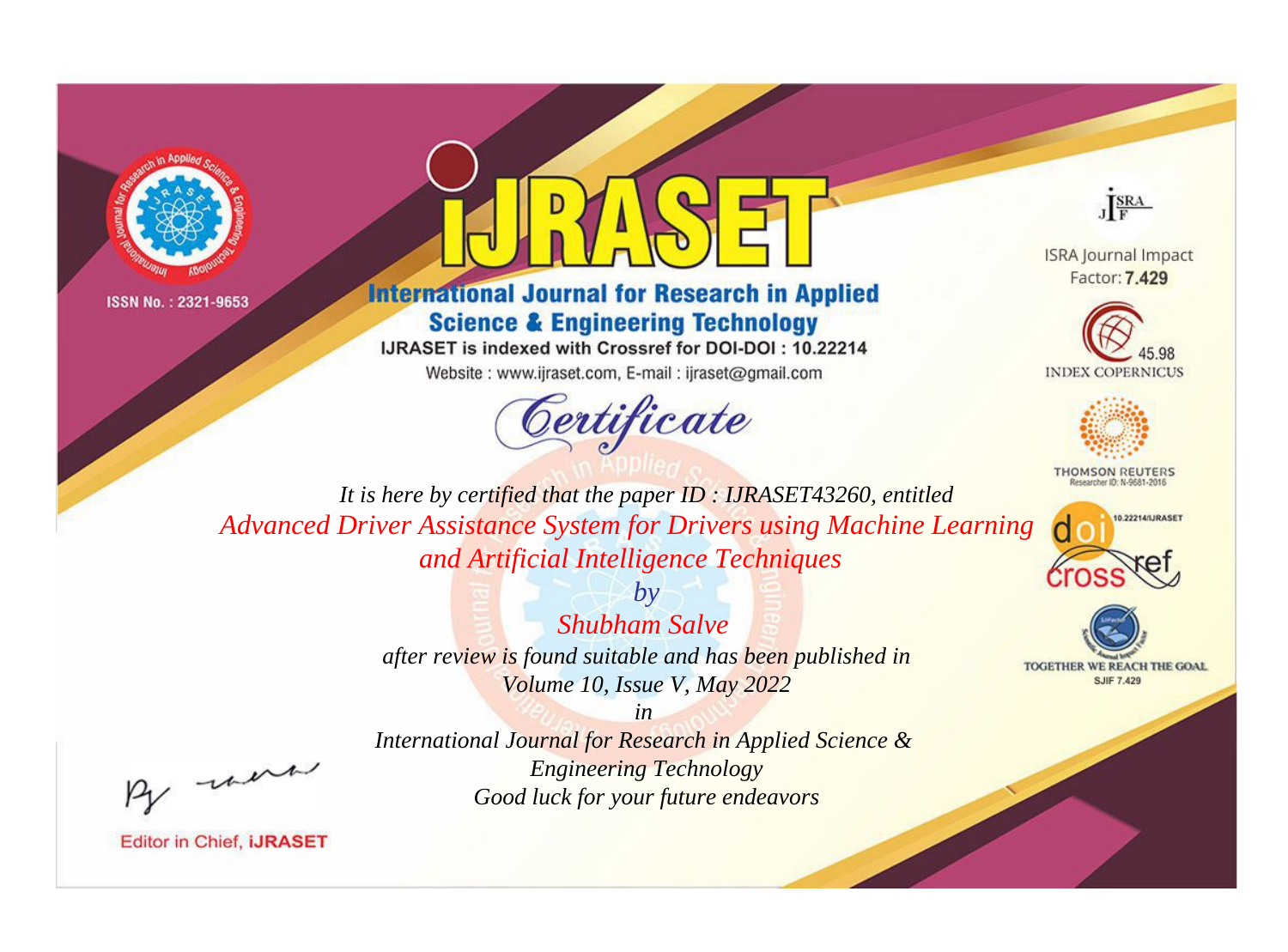



## **International Journal for Research in Applied Science & Engineering Technology**

IJRASET is indexed with Crossref for DOI-DOI: 10.22214

Website: www.ijraset.com, E-mail: ijraset@gmail.com





**ISRA Journal Impact** Factor: 7.429





**THOMSON REUTERS** 



TOGETHER WE REACH THE GOAL **SJIF 7.429** 

*It is here by certified that the paper ID : IJRASET43260, entitled Advanced Driver Assistance System for Drivers using Machine Learning and Artificial Intelligence Techniques*

> *by Tejal Jadhav after review is found suitable and has been published in Volume 10, Issue V, May 2022*

, un

*International Journal for Research in Applied Science & Engineering Technology Good luck for your future endeavors*

*in*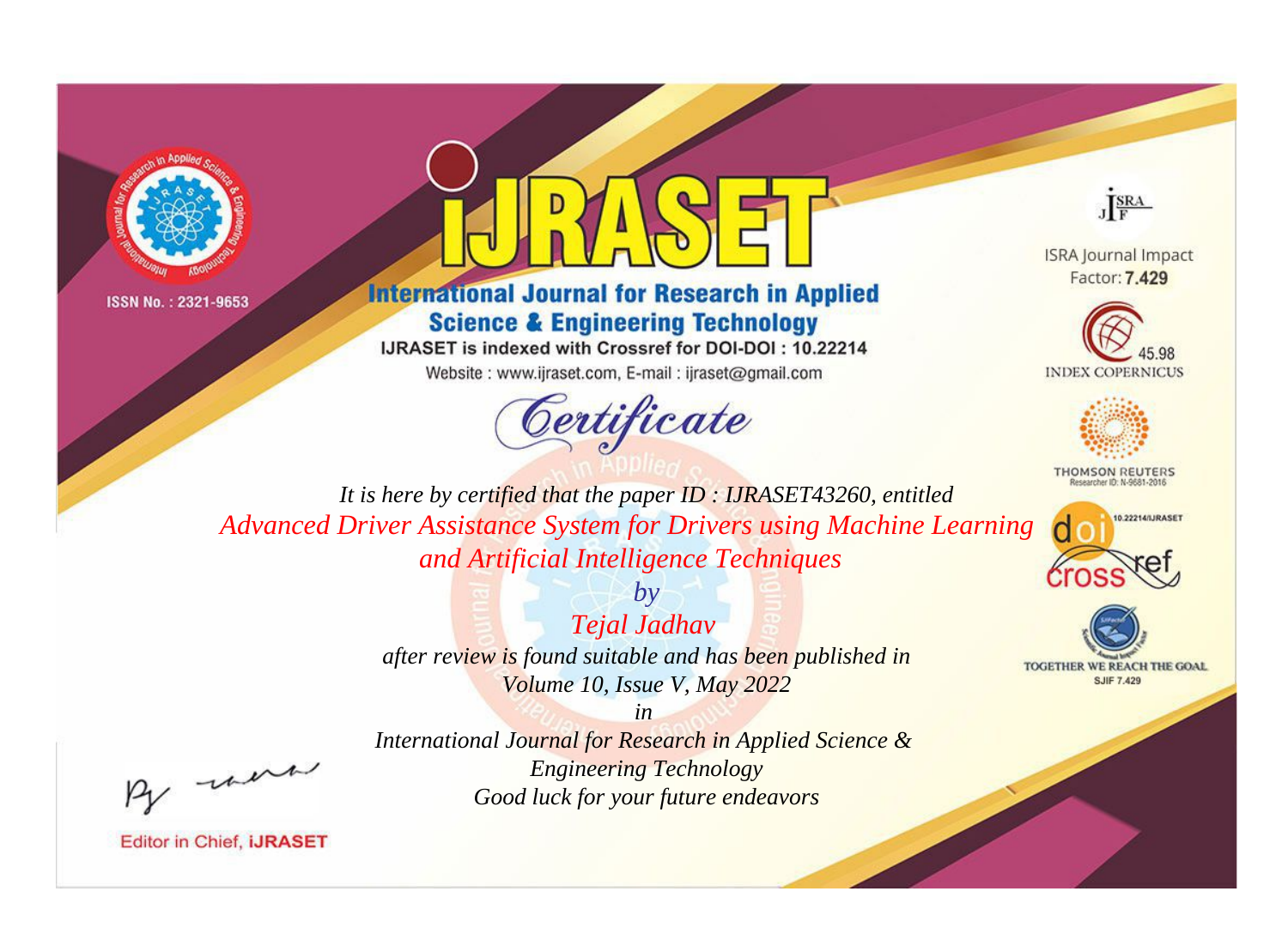



## **International Journal for Research in Applied Science & Engineering Technology**

IJRASET is indexed with Crossref for DOI-DOI: 10.22214

Website: www.ijraset.com, E-mail: ijraset@gmail.com





**ISRA Journal Impact** Factor: 7.429





**THOMSON REUTERS** 



TOGETHER WE REACH THE GOAL **SJIF 7.429** 

*It is here by certified that the paper ID : IJRASET43260, entitled Advanced Driver Assistance System for Drivers using Machine Learning and Artificial Intelligence Techniques*

> *by Siddhi Gajare after review is found suitable and has been published in Volume 10, Issue V, May 2022*

, un

*International Journal for Research in Applied Science & Engineering Technology Good luck for your future endeavors*

*in*